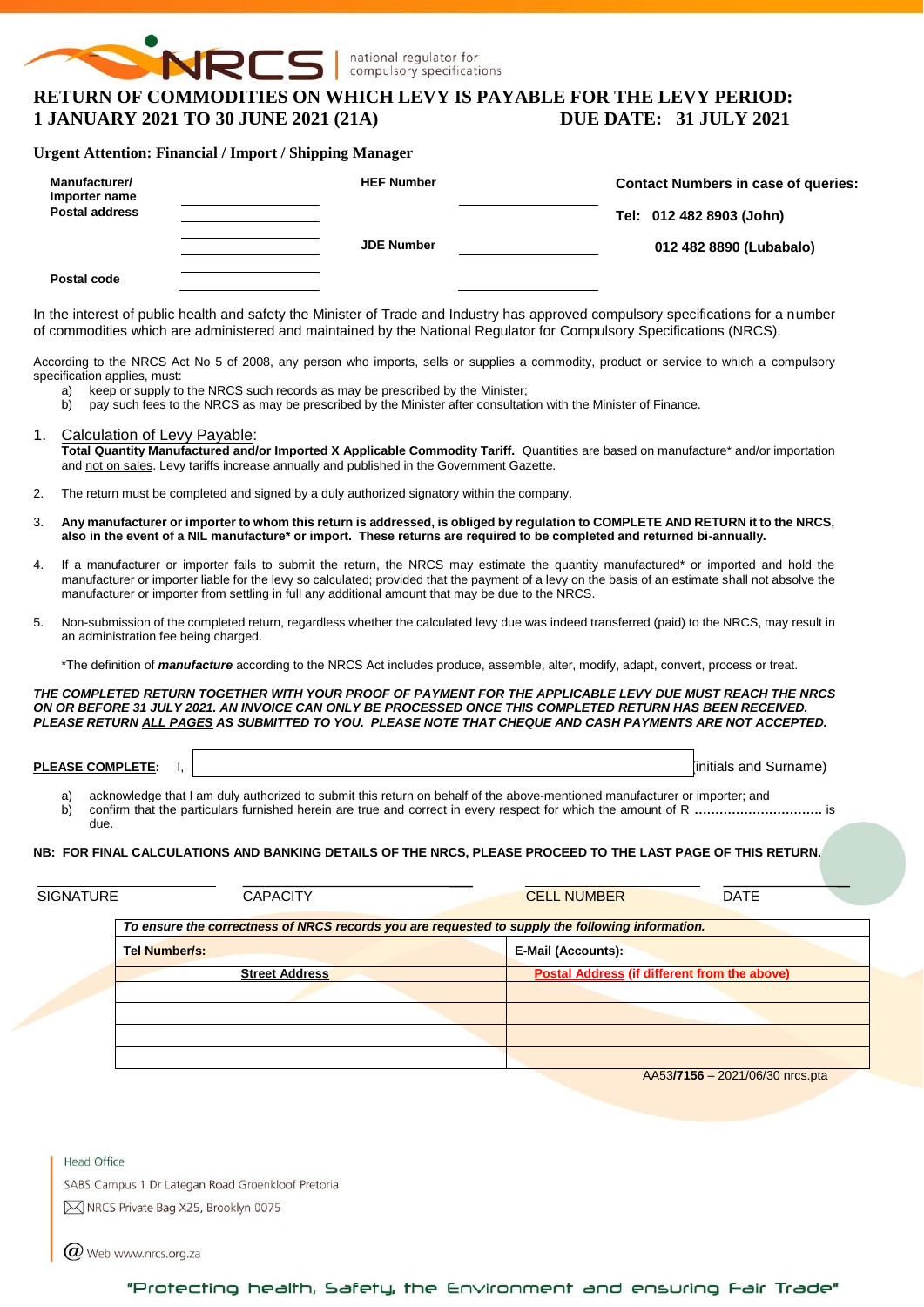#### **7156 / January to June 2021 (21A)**

|        |                                                                                                                                                |                                             | <b>MOTOR VEHICLES</b>                   |              |      |               |              |
|--------|------------------------------------------------------------------------------------------------------------------------------------------------|---------------------------------------------|-----------------------------------------|--------------|------|---------------|--------------|
| Code   | Description of commodity                                                                                                                       | Quantity<br>Manufactured<br>January to June | Quantity<br>Imported<br>January to June | <b>Total</b> | Unit | <b>Tariff</b> | Levy payable |
| 85200  | Category N1 (Light Commercial Vehicles)<br>(VC 8024)                                                                                           |                                             |                                         |              | Item | R 20,60       |              |
| 85211  | Category N2 and N3 (Heavy Commercial Vehicles)<br>(VC 8025)                                                                                    |                                             |                                         |              | Item | R 299,65      |              |
| 85222  | Category M1 (Passenger Vehicles)<br>(VC8022)                                                                                                   |                                             |                                         |              | Item | R 20,38       |              |
| 85233  | Category M2 (Buses)<br>(VC 8023)                                                                                                               |                                             |                                         |              | Item | R 331,95      |              |
| 852333 | (VC 8023)<br>Category M3 (Buses)                                                                                                               |                                             |                                         |              | Item | R 331,95      |              |
| 85244  | Category O1 - Trailers, GVM not exceeding 750 kg<br>(VC 8026)                                                                                  |                                             |                                         |              | Item | R 35,81       |              |
| 85255  | Category O2 - Trailers, GVM 750 kg up to 3 500 kg (VC 8026)                                                                                    |                                             |                                         |              | Item | R 35,81       |              |
| 85266  | Category O3 -Trailers, GVM 3 500 kg up to 10 000 kg<br>(VC 8027)                                                                               |                                             |                                         |              | Item | R 130,24      |              |
| 85267  | Category O4 - Trailers, GVM exceeding 10 000 kg<br>(VC 8027)                                                                                   |                                             |                                         |              | Item | R 130,24      |              |
| 85277  | Custom built Bodies and Modifications/ Conversions<br>for vehicles in category M2 (Buses)<br>(VC 8023)                                         |                                             |                                         |              | Item | R 331,95      |              |
| 852777 | Custom built Bodies and Modifications/Conversions<br>for vehicles in category M3 (Buses)<br>(VC 8023)                                          |                                             |                                         |              | Item | R 331,95      |              |
| 85366  | Agricultural Tractors (Slow Moving Vehicles)<br>(VC 8057)                                                                                      |                                             |                                         |              | Item | R 225,94      |              |
| 85377  | Custom built Bodies and Modifications/Conversions<br>for category M1 and N1 (Light Passenger and<br>Commercial Vehicles)<br>(VC8022 & VC 8024) |                                             |                                         |              | Item | R 15,44       |              |
| 85388  | Custom built Bodies and Modifications/Conversions<br>for category N2 (Heavy Commercial Vehicles)<br>(VC 8025)                                  |                                             |                                         |              | Item | R 30,88       |              |
| 85399  | Custom built Bodies and Modifications/Conversions<br>(VC 8025)<br>for category N3 (Heavy Commercial Vehicles)                                  |                                             |                                         |              | Item | R 42,86       |              |
| 85400  | Motor Cycles $L1 - L7$<br>(VC 9098)                                                                                                            |                                             |                                         |              | Item | R 61,01       |              |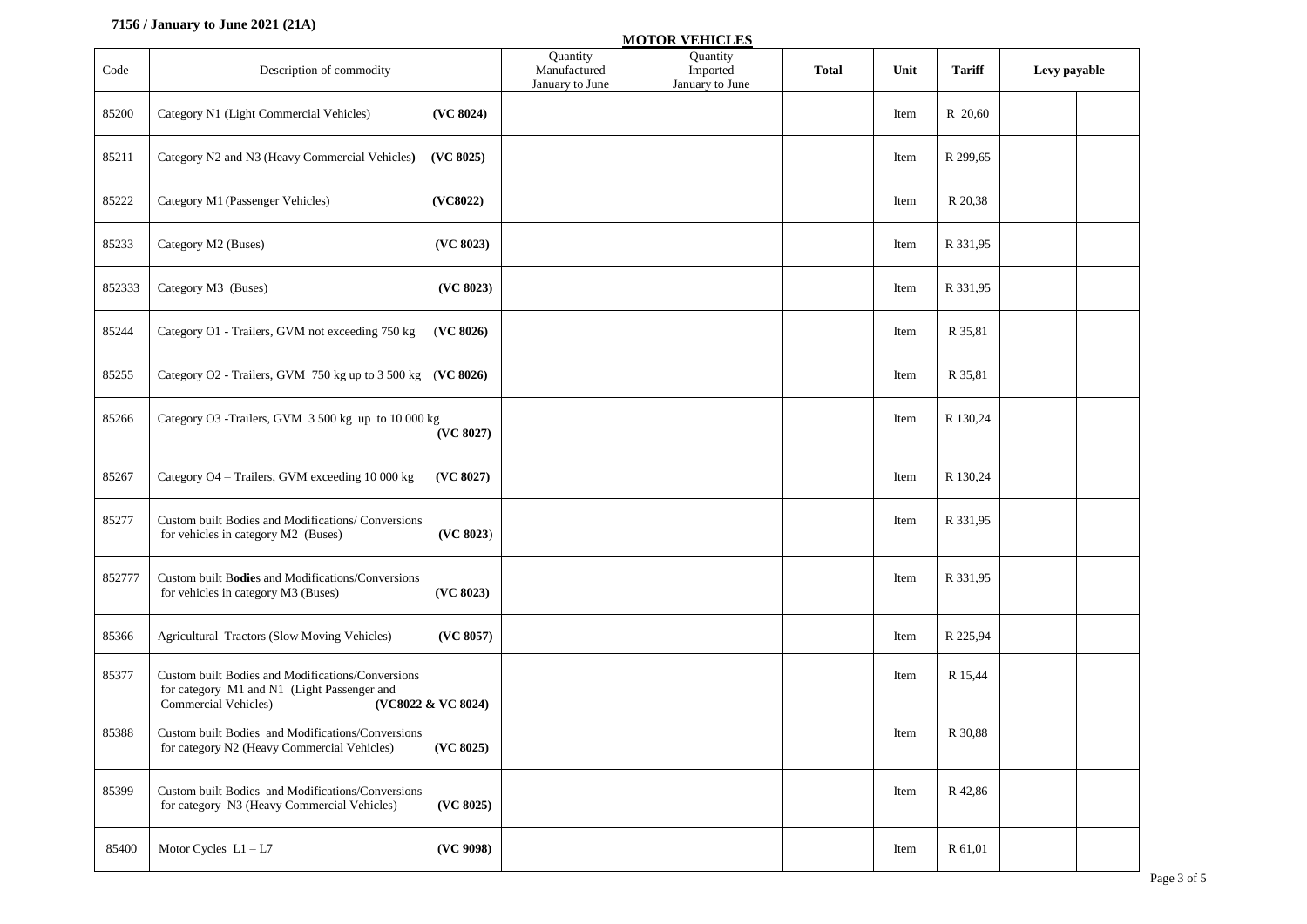#### **REPLACEMENT BRAKE / FRICTION MATERIAL – MOTOR VEHICLES**

| Code | Description of commodity                                                                                                                              | Quantity<br>Manufactured<br>January to June | Quantity<br>Imported<br>January to June | <b>Total</b> | Unit     | <b>Tariff</b>      | Levy payable |  |
|------|-------------------------------------------------------------------------------------------------------------------------------------------------------|---------------------------------------------|-----------------------------------------|--------------|----------|--------------------|--------------|--|
| 8528 | Replacement disc brake pad for categories M1 and N1<br>road vehicles (including minibuses)<br>(VC 8053)                                               |                                             |                                         |              | Axle set | R <sub>0</sub> ,77 |              |  |
| 8534 | Replacement disc brake pad for categories M2<br>(excluding minibuses) $M3$ , $N2$ , $N3$ , $O2$ $O3$ and<br>(VC 8053)<br>O <sub>4</sub> road vehicles |                                             |                                         |              | Axle set | R8,66              |              |  |
| 8530 | Replacement roll-stock friction material for categories<br>M, N and O road vehicles (including minibuses)<br>(VC 8053)                                |                                             |                                         |              | Per 1 m  | R <sub>0</sub> ,64 |              |  |
| 8529 | Replacement brake shoe friction material segment<br>for categories M, N and O road vehicles,<br>(VC 8053)<br>and minibuses                            |                                             |                                         |              | Segment  | R0,23              |              |  |
| 8535 | Replacement brake shoe friction material segment<br>for categories M2 (excluding minibuses),<br>(VC 8053)<br>M3, N2, N3, O2, O3 and O4 road vehicles  |                                             |                                         |              | Segment  | R <sub>0</sub> ,71 |              |  |

#### **REPLACEMENT LIGHTS & SAFETY GLASS – MOTOR VEHICLES**

| Code | Description of commodity                                                    | Quantity<br>Manufactured<br>January to June | Quantity<br>Imported<br>January to June | <b>Total</b> | Unit | <b>Tariff</b>      | Levy payable |
|------|-----------------------------------------------------------------------------|---------------------------------------------|-----------------------------------------|--------------|------|--------------------|--------------|
| 8610 | Replacement secondary lights for motor vehicles<br>(VC 8050)                |                                             |                                         |              | Item | R <sub>2</sub> ,40 |              |
| 8611 | Replacement headlights for motor vehicles<br>(VC 8049)                      |                                             |                                         |              | Item | R3,66              |              |
| 8612 | Replacement incandescent lamps for motor vehicles (VC 8048)                 |                                             |                                         |              | Item | R <sub>0,15</sub>  |              |
| 8615 | Replacement halogen lamps for motor vehicles<br>(VC 8048)                   |                                             |                                         |              | Item | R <sub>0</sub> ,31 |              |
| 8613 | Replacement safety glass (laminated) for use in road vehicles<br>(VC 8051)  |                                             |                                         |              | Item | R3,66              |              |
| 8614 | Replacement safety glass (toughened) for use in motor vehicles<br>(VC 8051) |                                             |                                         |              | Item | R <sub>2</sub> ,40 |              |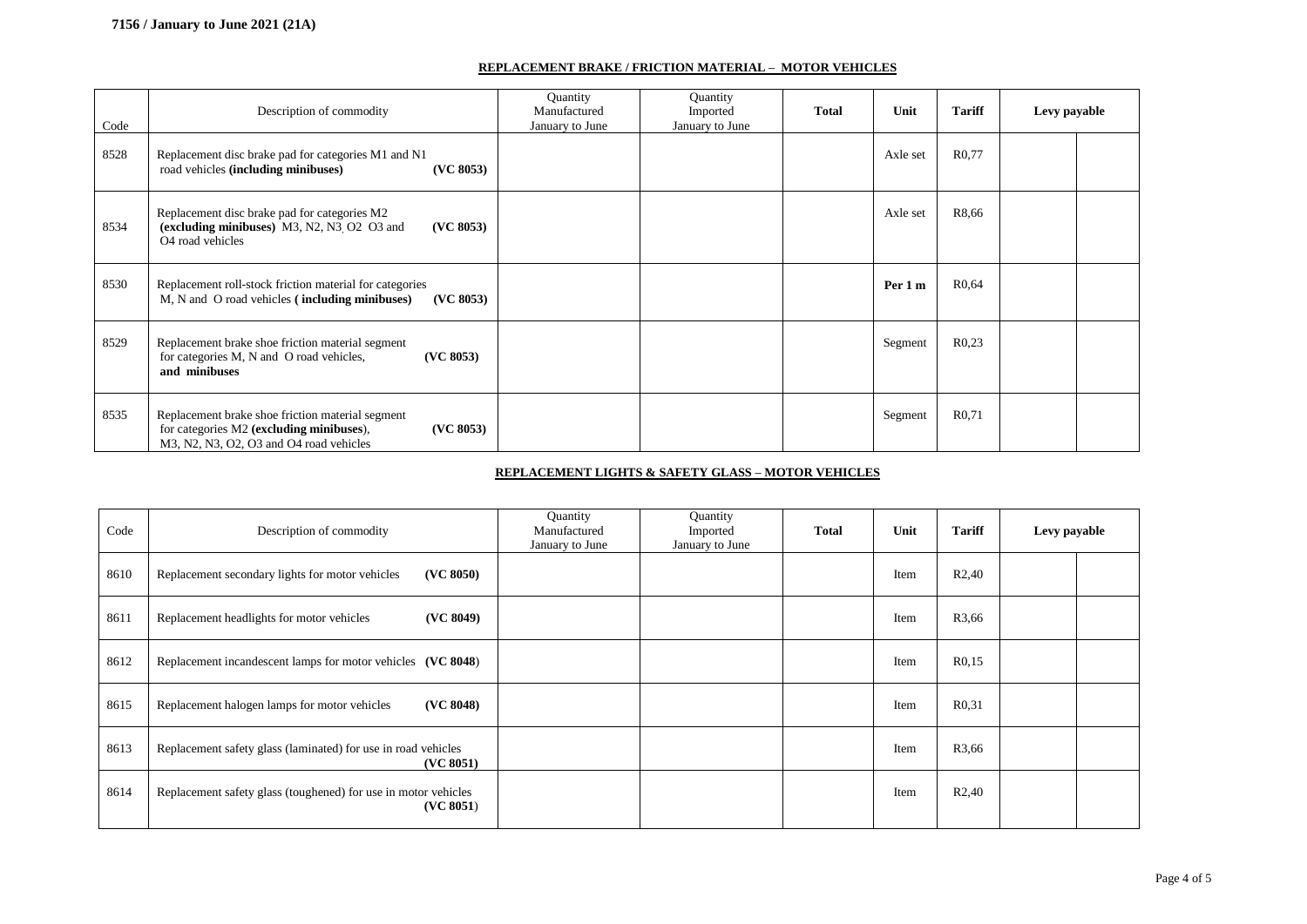#### **MOTORING REQUISITES**

#### **PLEASE NOTE: TOTAL QUANTITY TO BE ROUNDED OFF TO THE NEXT FULL UNIT (e.g. 45 liters of 100 liter = 1 UNIT)**

| Code | Description of commodities                                                        |           | Quantity<br>Manufactured<br>January to June | Quantity<br>Imported<br>January to June | <b>Total</b> | Unit           | <b>Tariff</b>      | Levy payable |  |
|------|-----------------------------------------------------------------------------------|-----------|---------------------------------------------|-----------------------------------------|--------------|----------------|--------------------|--------------|--|
| 3610 | Hydraulic brake and clutch fluid                                                  | (VC 8013) |                                             |                                         |              | 100 liter      | R8,78              |              |  |
| 3611 | Ball type couplings and towing brackets for<br>towing caravans and light trailers | (VC 8065) |                                             |                                         |              | Item           | R3,74              |              |  |
| 8210 | Child restraining devices for use in motor vehicles                               | (VC 8033) |                                             |                                         |              | Item           | R <sub>12,76</sub> |              |  |
| 8410 | Elastomeric cups and seals for hydraulic brake<br>systems - Loose                 | (VC 8080) |                                             |                                         |              | <b>Per 100</b> | R9.52              |              |  |
| 8411 | Elastomeric cups and seals for hydraulic brake<br>systems - kit form              | (VC 8080) |                                             |                                         |              | Per Kit        | R <sub>0</sub> ,42 |              |  |
| 8510 | Safety helmets for motor cyclists                                                 | (VC 8016) |                                             |                                         |              | Item           | R4,28              |              |  |

#### **TYRES**

| Code | Description of commodities                                          | Quantity<br>Manufactured<br>January to June | Quantity<br>Imported<br>January to June | <b>Total</b> | Unit | <b>Tariff</b>      | Levy payable |  |
|------|---------------------------------------------------------------------|---------------------------------------------|-----------------------------------------|--------------|------|--------------------|--------------|--|
| 8230 | (VC 8056)<br>New tyres - for passenger vehicles and their trailers  |                                             |                                         |              | Item | R <sub>0.31</sub>  |              |  |
| 8231 | New tyres - for commercial vehicles and their trailers<br>(VC 8059) |                                             |                                         |              | Item | R <sub>0</sub> ,42 |              |  |